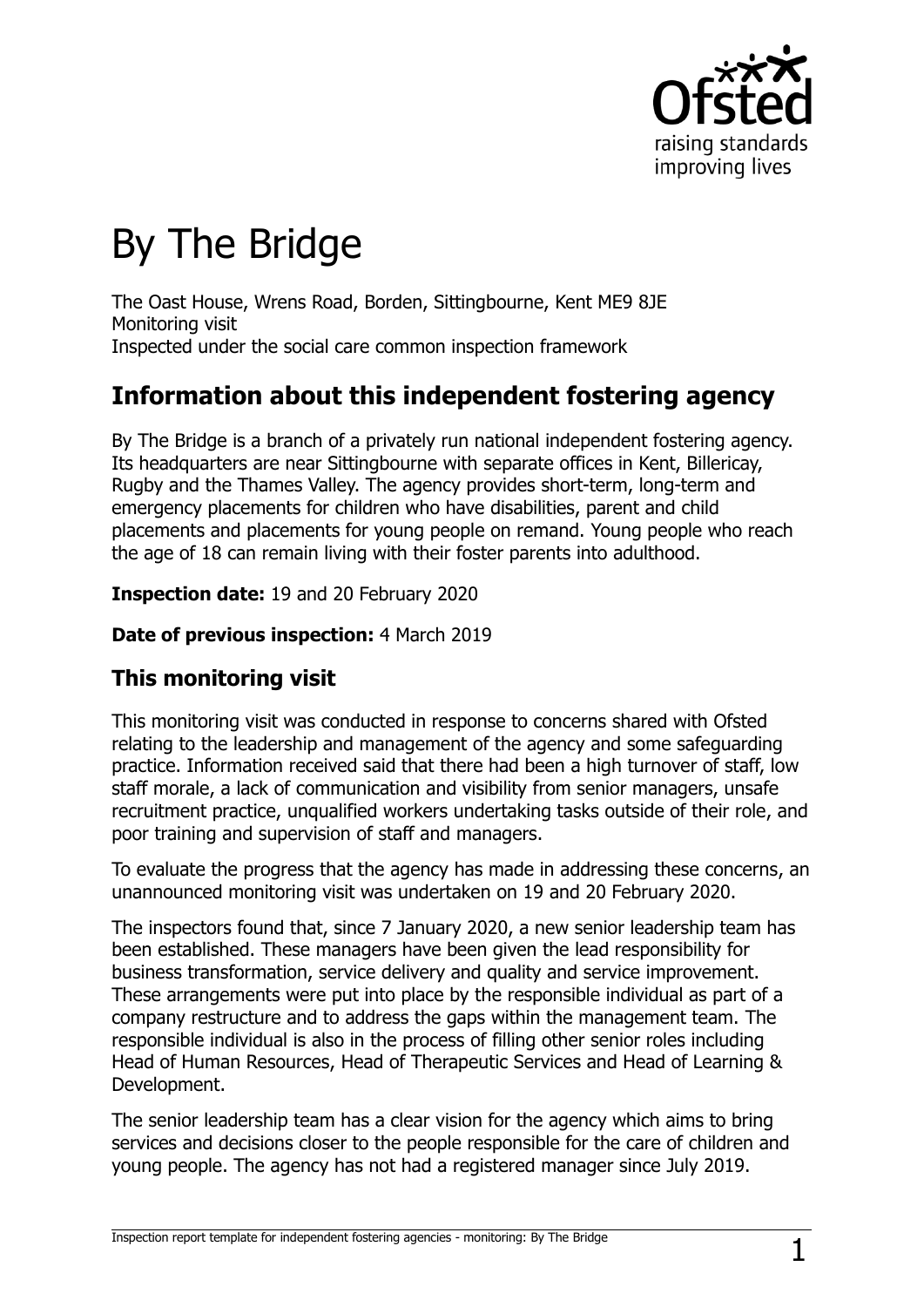

However, the newly appointed interim manager is working hard to improve the service. This includes addressing the requirements made at the last inspection in March 2019. The organisation is intending to register three new agencies with Ofsted and is actively recruiting three new managers. This will allow carers and children to be supported at a more local level.

Leaders and managers are aware that the staff and the foster carers are affected by the major changes in the agency. Recent staff surveys highlighted both the strengths of the service and the areas for improvement. The surveys captured that a number of staff in one office are unhappy about the changes and are worried about the impact on their jobs. To address this, the senior managers have put a range of communication methods in place to keep staff updated. Senior managers have also delivered 'roadshows' that explain the reasons for the changes and the future direction of the agency.

The safeguarding arrangements in the agency have been strengthened. On his appointment, the interim manager identified some areas of practice that were unacceptable. Some of these related to the staff managing high caseloads and unqualified workers undertaking tasks outside of their role. This was stopped immediately, and all practice is now overseen by the qualified workers and the managers. Other improvements made include training for the staff that promotes a clear message that safeguarding is everyone's responsibility, clearer roles, responsibilities and recording expectations, updated policies and procedures, and a new safeguarding board made up of senior managers to oversee the arrangements.

The agency has a clear complaints system in place. There is evidence that foster carers know how to complain. Records show that the managers respond to their complaints appropriately, they are thoroughly investigated, well recorded and clear action is taken to resolve them.

Staff vacancies, including key management roles, have had an impact on some areas of practice. In some cases, there were gaps in pre-employment checks of new staff and gaps in the frequency of formal staff supervision. When supervision had taken place more regularly, not all staff had been given the opportunity to read and sign the record of the meeting. While there is no evidence of this having any negative impact on the safety and well-being of the children and young people, it does create vulnerabilities. However, senior managers are addressing some of these issues by recruiting to vacant posts and creating new posts to improve the quality of the care provided.

The training available for the supervising social workers is not sufficient, the new senior leadership team is addressing this shortfall. While there is opportunity for them to undertake mandatory training, the current offer is limited. The lack of specialist training means that the staff do not have the opportunity to enhance their skills and knowledge, particularly in meeting the range of needs of the children and families that they support.

The overall monitoring systems have been improved. Regular managers' meetings and monthly reports provide an accurate picture of how the service is doing across a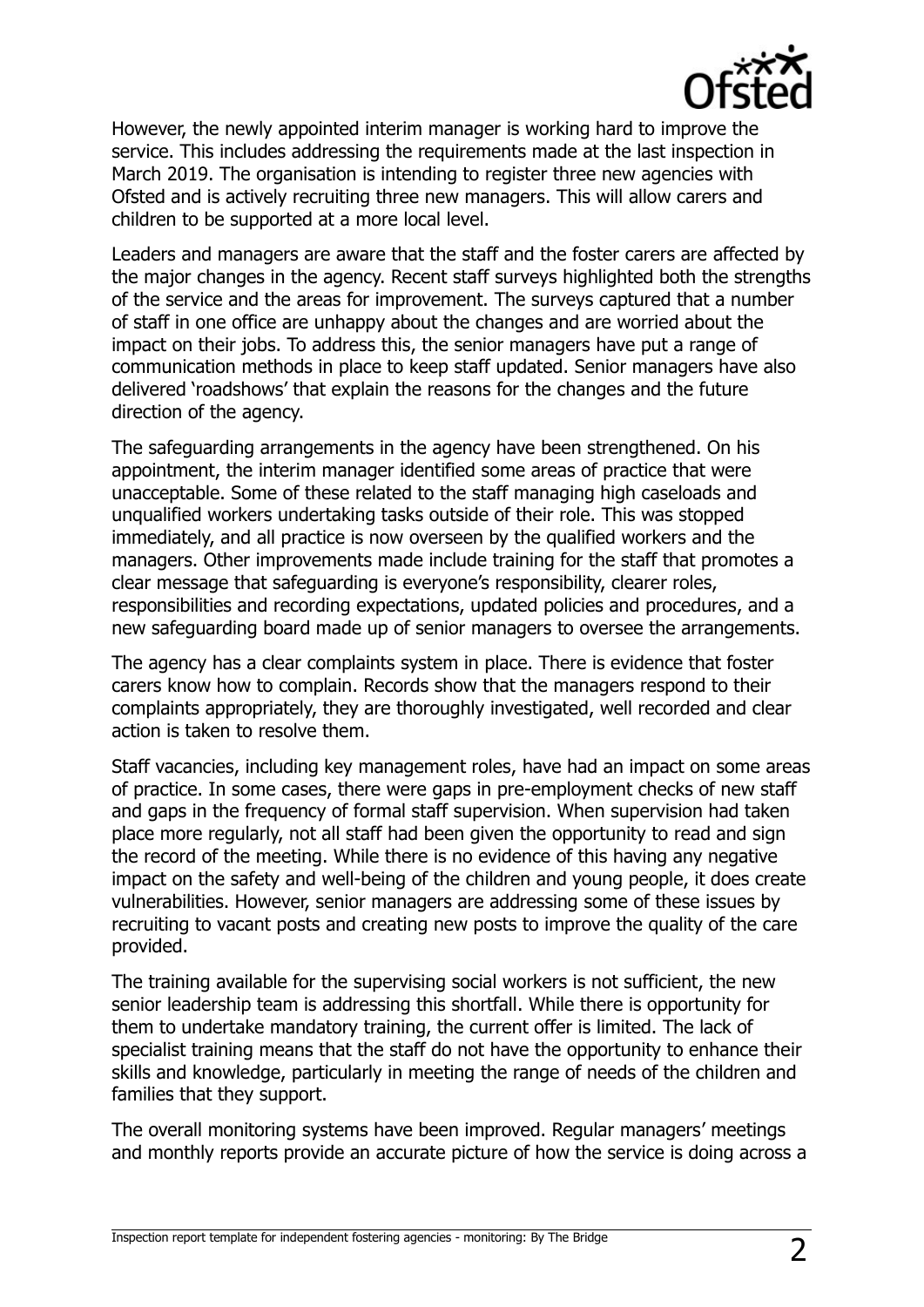

range of areas. This information enables senior managers to devise clear action plans. As a result, they now have good oversight of the agency. However, the previous managers have failed to provide Ofsted with a written report following a review of the quality of care.

Ofsted will consider the findings of this monitoring visit to determine any further action to take.

The requirements and recommendations made at the last full inspection in March 2019 have not been reviewed and therefore remain in force.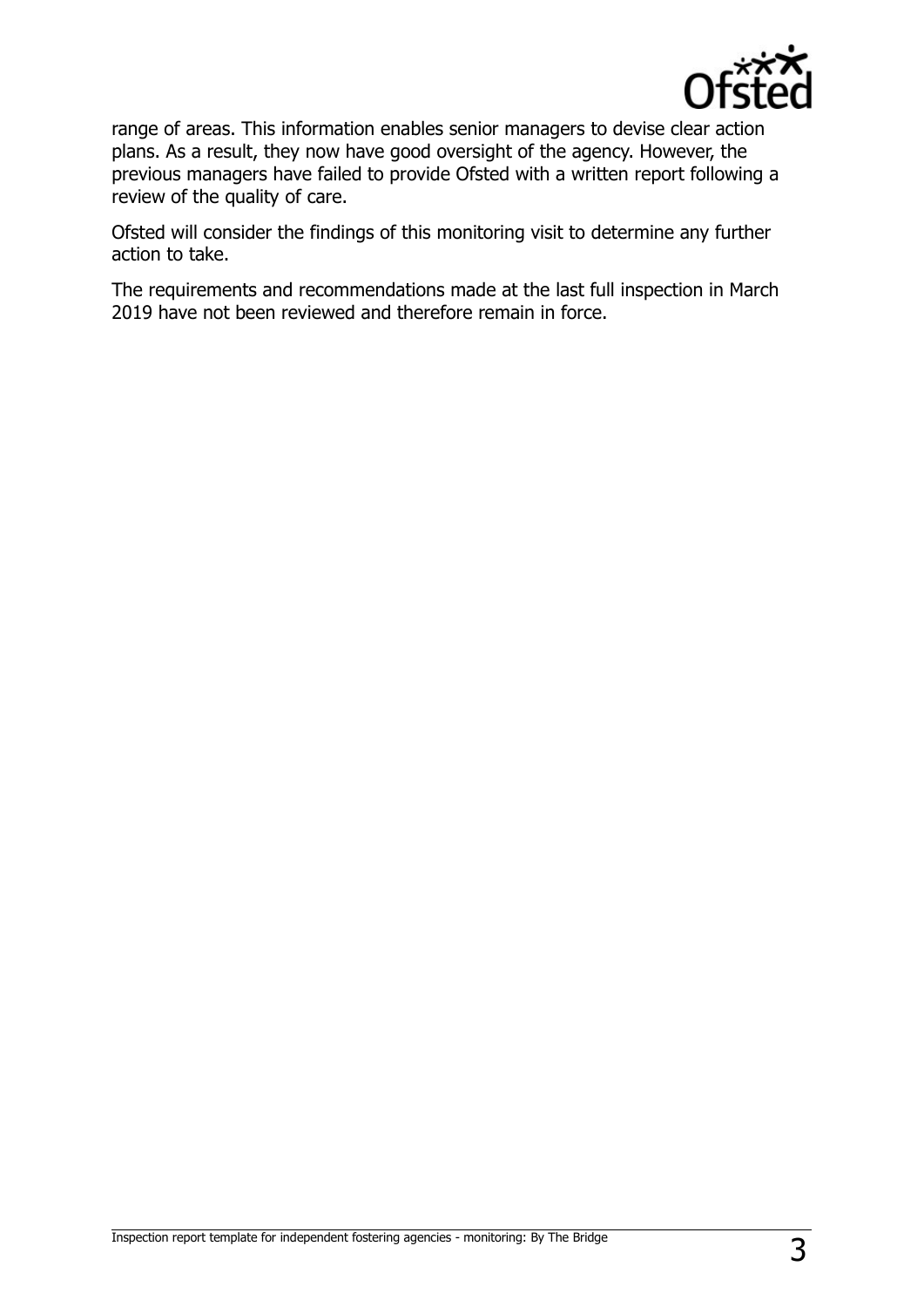

#### **What does the independent fostering agency need to do to improve?**

#### **Statutory requirements**

This section sets out the actions that the registered person(s) must take to meet the Care Standards Act 2000, Fostering Services (England) Regulations 2011 and the national minimum standards. The registered person(s) must comply within the given timescales.

| <b>Requirement</b>                                                                                                          | Due date   |
|-----------------------------------------------------------------------------------------------------------------------------|------------|
| The registered person in respect of an independent fostering<br>agency must ensure that-                                    | 01/06/2019 |
| the welfare of children placed or to be placed with foster                                                                  |            |
| parents is safeguarded and promoted at all times.                                                                           |            |
| (Regulation 11 $(a)$ )                                                                                                      |            |
| In particular, ensure that all staff and carers understand how                                                              |            |
| to manage risk and can demonstrate their understanding.                                                                     |            |
|                                                                                                                             |            |
| The fostering service provider must prepare and implement a                                                                 | 01/06/2019 |
| written policy which-                                                                                                       |            |
| is intended to safeguard children placed with foster parents<br>from abuse or neglect, and                                  |            |
| sets out the procedure to be followed in the event of any                                                                   |            |
| allegation of abuse or neglect.                                                                                             |            |
| The procedure under paragraph $(1)(b)$ must, subject to                                                                     |            |
| paragraph (4), provide in particular for-                                                                                   |            |
| written records to be kept of any allegation of abuse or                                                                    |            |
| neglect, and of the action taken in response.                                                                               |            |
| (Regulation 12 $(1)(a)(b)(3)(d)$ )                                                                                          |            |
|                                                                                                                             |            |
| The fostering service provider must take all reasonable steps                                                               | 01/06/2019 |
| to ensure that foster parents are familiar with, and act in                                                                 |            |
| accordance with the policies established in accordance with                                                                 |            |
| regulations $12(1)$ and $13(1)$ and (3). (Regulation 17 (2))                                                                |            |
|                                                                                                                             |            |
| The registered person must maintain a system for-                                                                           | 01/06/2019 |
| monitoring the matters set out in Schedule 6 at appropriate<br>intervals, and improving the quality of foster care provided |            |
|                                                                                                                             |            |
| by the fostering agency. (Regulation 35 $(1)(a)(b)$ )                                                                       |            |
| The registered person must provide the Chief Inspector with                                                                 | 31/03/2020 |
| a written report in respect of any review conducted for the                                                                 |            |
| purposes of paragraph (1) and, on request, to any local                                                                     |            |
| authority. (Regulation 35 (2))                                                                                              |            |
|                                                                                                                             |            |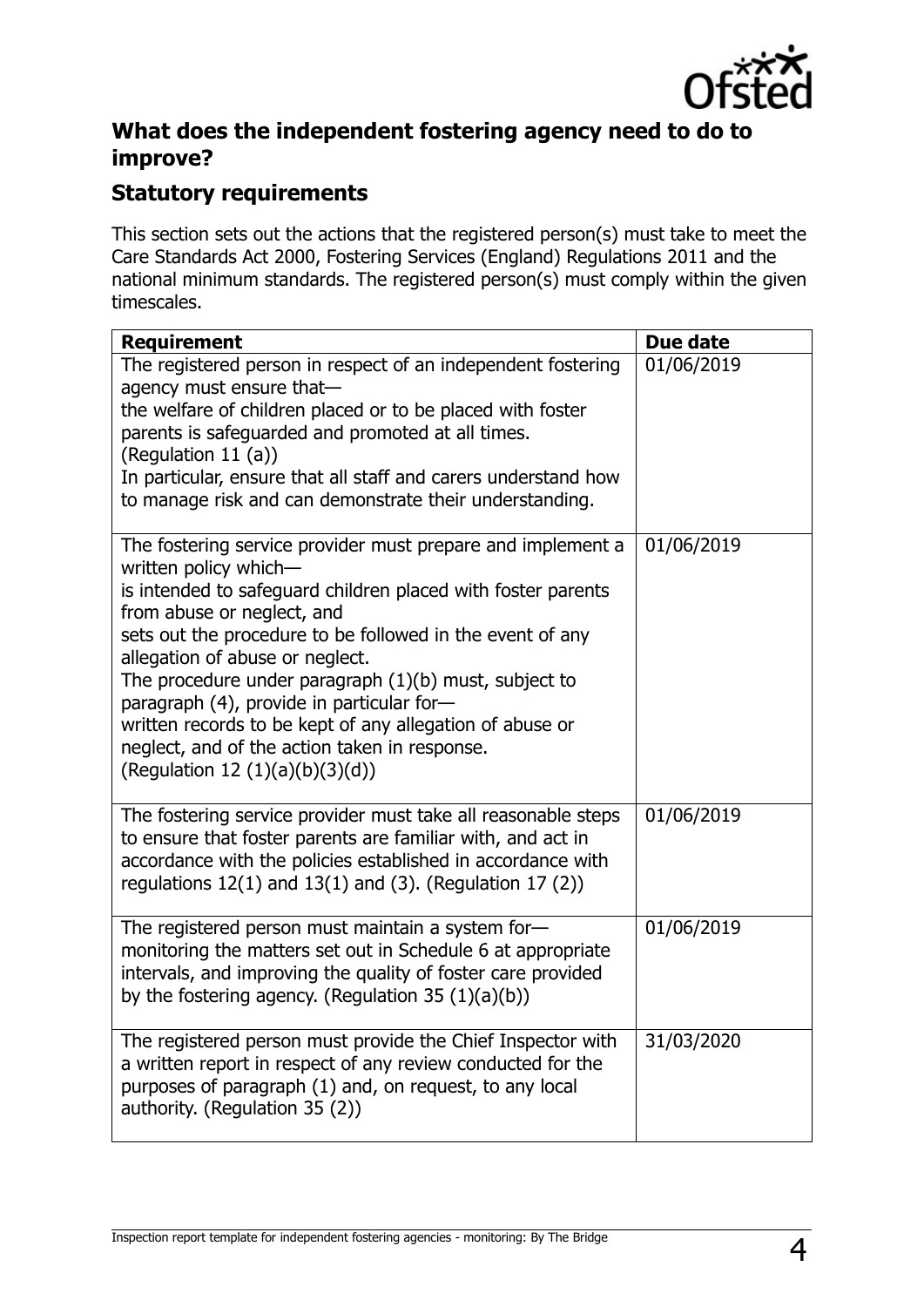

#### **Recommendations**

■ Foster carers meet children's individual needs as set out in the child's placement plan as part of the wider family context. (National minimum standards, 2.3)

Specifically, ensure that systems used to record children's needs fully reflect individual circumstances and current best practice.

- $\blacksquare$  The service has the facilities to work with children with physical, sensory and learning impairments, communication difficulties or for whom English is not their first language. Oral and written communications are made available in a format which is appropriate to the physical, sensory and learning impairments, communication difficulties and language of the individual. The procedures include arrangements for reading, translating, Makaton, pictures, tape recording and explaining documents to those people who are unable to understand the document. (National minimum standards, 25.12)
- Children are carefully matched to a foster placement. Foster carers have full information about the child (as set out in standard 3.9), particularly when moved internally. (National minimum standards, 11.2)
- Foster carers know and implement what the fostering service and the responsible authority's policy is in relation to children going missing. (National minimum standards, 5.2)
- The manager exercises effective leadership of the staff and operation, such that the fostering service is organised, managed and staffed in a manner that delivers the best possible child care that meets the individual needs of each fostered child and of foster carers. (National minimum standards, 17.5)
- Each approved foster carer is supervised by a named, appropriately qualified social worker who has meetings with the foster carer, including at least one unannounced visit a year. Meetings have a clear purpose and provide the opportunity to supervise the foster carer's work, ensure the foster carer is meeting the child's needs, taking into account the child's wishes and feelings, and offer support and a framework to assess the carer's performance and develop their competencies and skills. The frequency of meetings for short break foster carers are proportionate to the amount of care provided. Foster carers' files include records of supervisory meetings. (National minimum standards, 21.8)
- Current and prospective foster carers are able to make a complaint about any aspect of the service which affects them directly. Records are kept of representations and complaints, how they are dealt with, the outcome and any action taken. These records are reviewed regularly so that the service's practice is improved where necessary. (National minimum standards, 21.11)
- $\blacksquare$  Children can take up issues in the most appropriate way with support, without fear that this will result in any adverse consequences. Children receive prompt feedback on any concerns or complaints raised and are kept informed of progress. (National minimum standards, 1.6)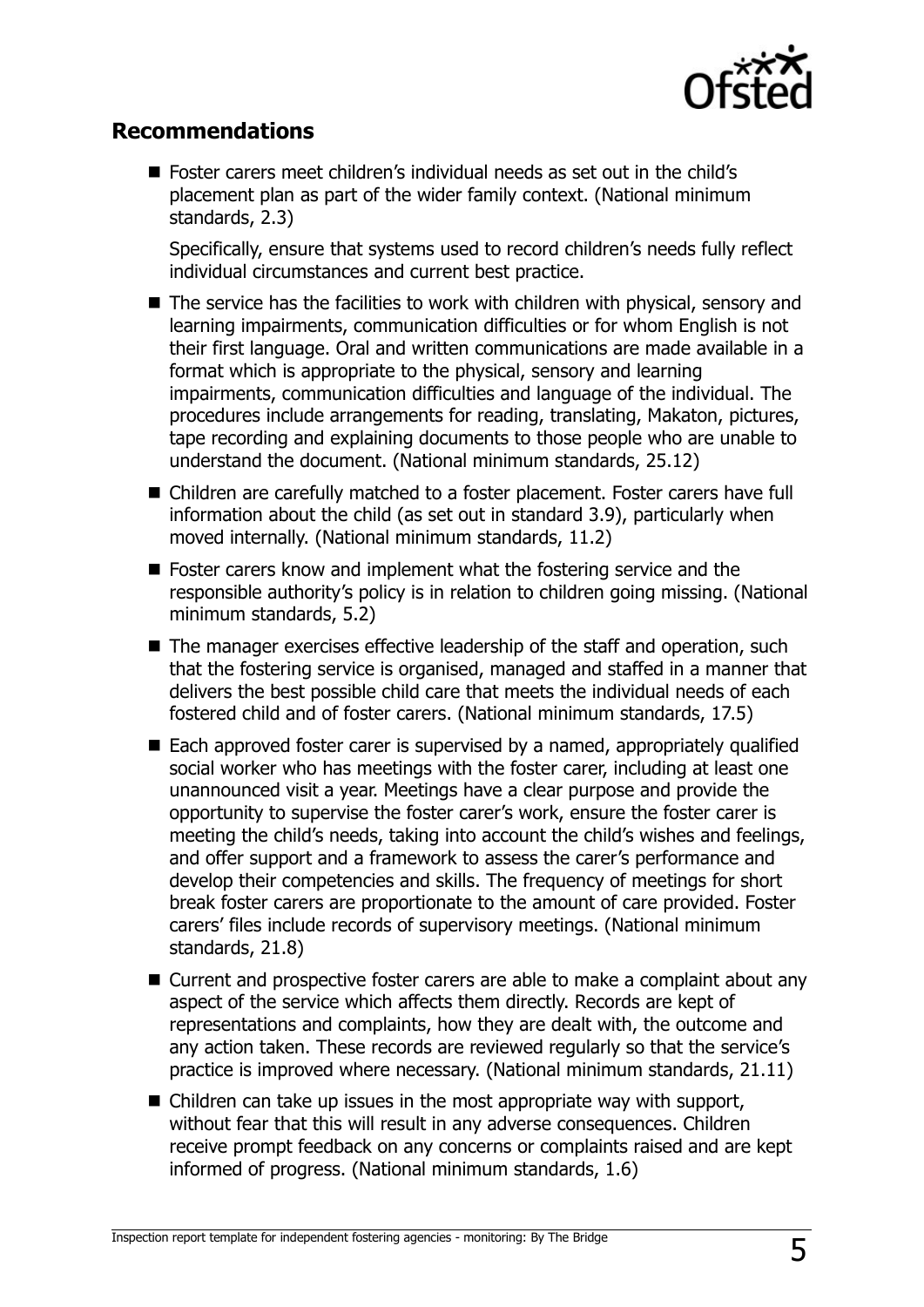

- All people working in or for the fostering service, and the central list of persons considered suitable to be members of a fostering panel, are interviewed as part of the selection process and have references checked to assess suitability before taking on responsibilities. Telephone enquiries are made to each referee to verify the written references. (National minimum standards, 19.1)
- The fostering service can demonstrate, including from written records, that it consistently follows good recruitment practice, and all applicable current statutory requirements and guidance, in foster carer selection and staff and panel member recruitment. This includes CRB checks. All personnel responsible for recruitment and selection of staff are trained in, understand and operate these good practices. (National minimum standards, 19.2)
- The fostering service has a record of the recruitment and suitability checks which have been carried out for foster carers and those working (including as volunteers) for the fostering service which includes: identity checks. (National minimum standards, 19.3a)
- There is a good quality learning and development programme, which includes induction, post-qualifying and in-service training, that staff and volunteers are supported to undertake. The programme equips them with the skills required to meet the needs of the children, keeps them up to date with professional, legal and practice developments and reflects the policies, legal obligations and business needs of the fostering service. (National minimum standards, 23.1)
- Staff have access to support and advice, and are provided with regular supervision by appropriately qualified and experienced staff. (National minimum standards, 24.4)
- A written record is kept by the fostering service detailing the time, date and length of each supervision held for each member of staff, including the registered person. The record is signed by the supervisor and the member of staff at the end of the supervision. (National minimum standards, 24.5)

### **Information about this inspection**

The purpose of this visit was to monitor the action taken and the progress made by the independent fostering agency since its last Ofsted inspection.

This inspection was carried out under the Care Standards Act 2000.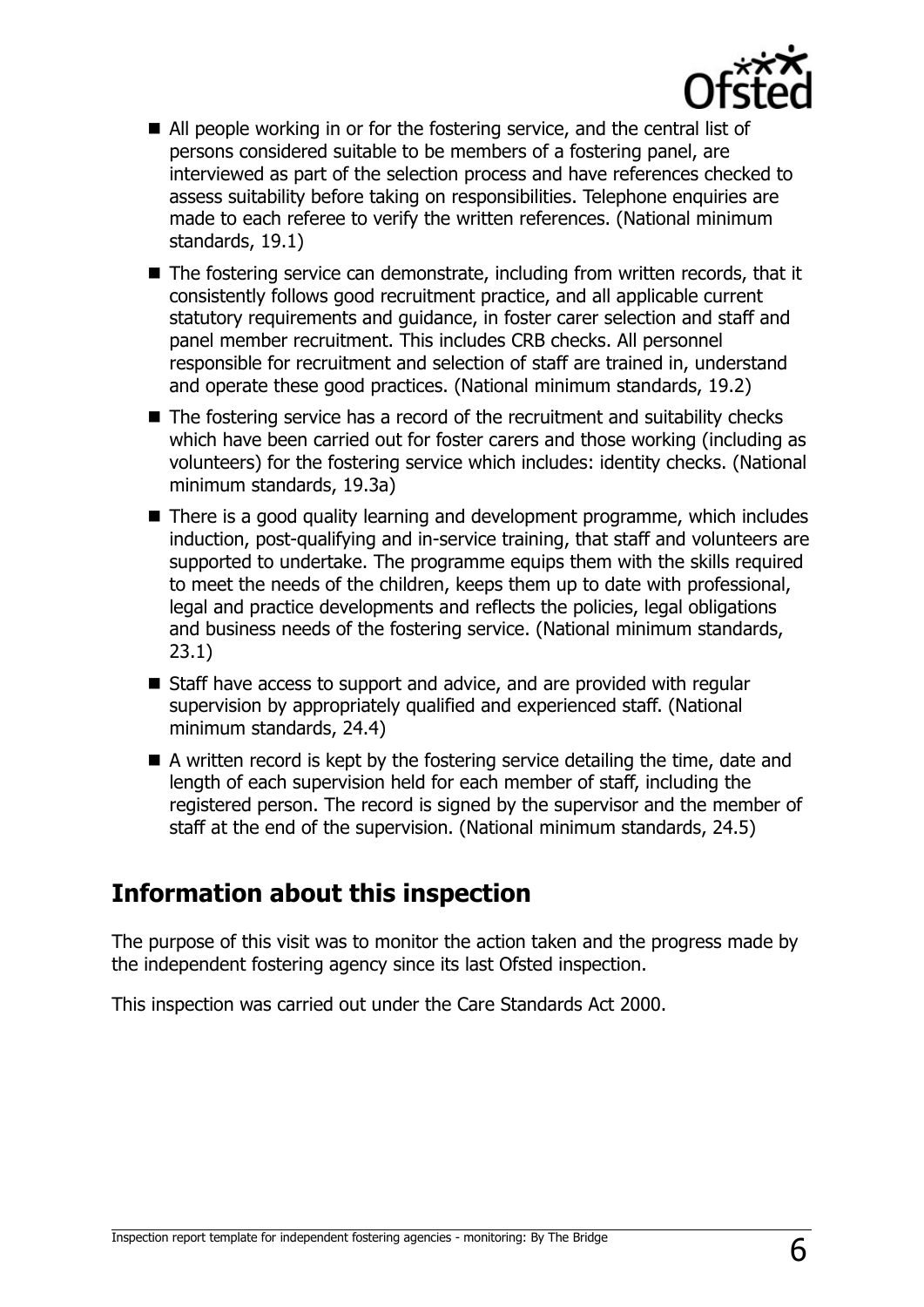

## **Independent fostering agency details**

**Unique reference number:** SC047407

**Registered provider:** By The Bridge Limited

**Registered provider address:** Metropolitan House, 3 Darkes Road, Potters Bar EN6 1AG

**Responsible individual:** Lynn Webb

## **Inspectors**

Amanda Harvey, social care inspector Lee Kirwin, regional inspection manager